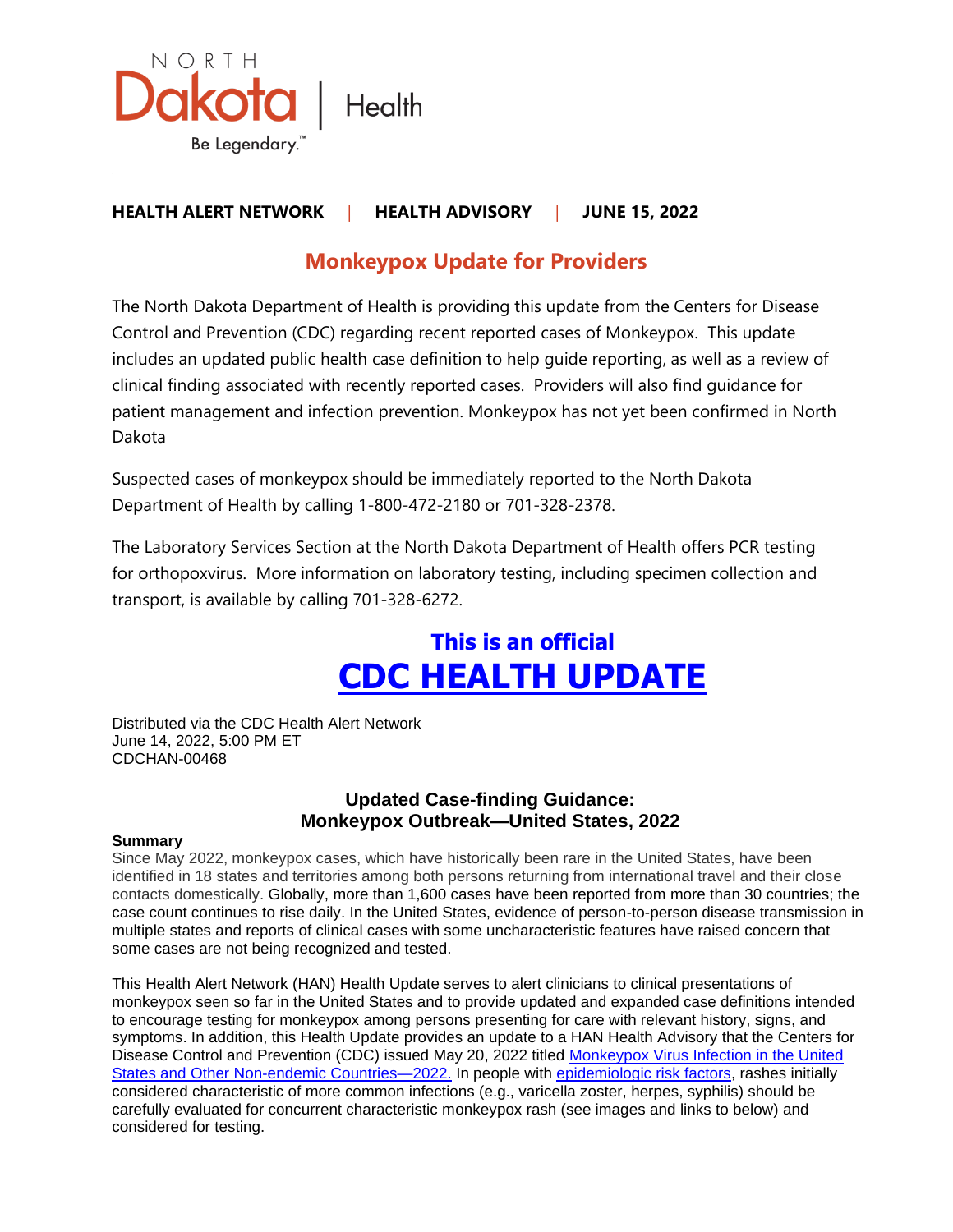#### **Background**

The current identification of West African monkeypox cases in many countries that do not have endemic disease and involving patients with no direct travel history to an area with endemic monkeypox, suggests person-to-person community spread. The first case of monkeypox in the United States was diagnosed in a traveler who returned to Massachusetts from Canada on May 17, 2022. Since then, 65 cases have been identified in 18 states and territories and more than 1,600 have been identified in 35 countries and territories that do not have endemic disease. The case fatality rate of monkeypox associated with the West African clade of monkeypox virus is 1%, and possibly is higher in immunocompromised individuals; no deaths have been reported globally from the current outbreak. Any person, irrespective of gender identity or sexual orientation, can acquire and spread monkeypox. In this outbreak, however, many of the reported cases in the United States are among gay, bisexual, or other men who have sex with men (MSM). Close contact, sustained skin-to-skin contact including sexual contact, with a person with monkeypox or contact with contaminated fomites (e.g., shared linens) are the most significant risk factors associated with human-tohuman transmission of *Monkeypox virus*.

#### **Updated Case Definitions**

- On June 1, 2022, CDC updated and expanded its monkeypox case definitions to ensure that anyone who is suspected of having monkeypox can be tested and appropriate steps to protect contacts can be taken.
- Revised categories of suspected, probable, and confirmed cases of monkeypox standardize case reporting through the [National Notifiable Diseases Surveillance System](https://gcc02.safelinks.protection.outlook.com/?url=https%3A%2F%2Fwww.cdc.gov%2Fnndss%2Findex.html&data=05%7C01%7Ckkruger%40nd.gov%7Cb9fbec760ee84d04e06608da4e495226%7C2dea0464da514a88bae2b3db94bc0c54%7C0%7C0%7C637908374232568947%7CUnknown%7CTWFpbGZsb3d8eyJWIjoiMC4wLjAwMDAiLCJQIjoiV2luMzIiLCJBTiI6Ik1haWwiLCJXVCI6Mn0%3D%7C3000%7C%7C%7C&sdata=OFOUsaeJxbM1CyFZtcK8p56jDZ5Xp7VsUVAjv9VKwT0%3D&reserved=0) (NNDSS). In addition, the "suspected" case definition encourages broader suspicion for monkeypox.

| Clinical and laboratory classification                                     | Criteria                                                                                                                                                                                                                                                     |
|----------------------------------------------------------------------------|--------------------------------------------------------------------------------------------------------------------------------------------------------------------------------------------------------------------------------------------------------------|
| Suspected                                                                  | New characteristic rash <sup>*</sup> OR                                                                                                                                                                                                                      |
|                                                                            | Meets one of the epidemiologic criteria and has high clinical suspicion <sup>†</sup> for<br>monkeypox                                                                                                                                                        |
| Probable                                                                   | No suspicion of other recent Orthopoxvirus exposure (e.g., Vaccinia virus in<br>ACAM2000 vaccination) AND demonstration of the presence of                                                                                                                   |
|                                                                            | Orthopoxvirus DNA by polymerase chain reaction testing of a clinical<br>specimen OR                                                                                                                                                                          |
|                                                                            | Orthopoxvirus using immunohistochemical or electron microscopy<br>$\bullet$<br>testing methods OR                                                                                                                                                            |
|                                                                            | Demonstration of detectable levels of anti-orthopoxvirus IgM antibody<br>during the period of 4–56 days after rash onset                                                                                                                                     |
| Confirmed                                                                  | Demonstration of the presence of Monkeypox virus DNA by polymerase chain<br>reaction testing or Next-Generation sequencing of a clinical specimen OR                                                                                                         |
|                                                                            | Isolation of Monkeypox virus in culture from a clinical specimen                                                                                                                                                                                             |
| <b>Epidemiologic classification</b>                                        |                                                                                                                                                                                                                                                              |
| Within 21 days of illness onset:                                           | Reports having contact with a person or persons with a similar appearing rash or<br>with a person who has received a diagnosis of confirmed or probable monkeypox<br><b>OR</b>                                                                               |
|                                                                            | Had close or intimate in-person contact with persons in a social network<br>experiencing monkeypox infections. This includes MSM who meet partners<br>through an online website, digital application ("app"), or social event (e.g., a bar<br>or party) $OR$ |
|                                                                            | Traveled, within 21 days of illness onset outside the United States to a country<br>with confirmed cases of monkeypox or where Monkeypox virus is endemic OR                                                                                                 |
|                                                                            | Had contact with a dead or live wild animal or exotic pet that is an African<br>endemic species, or used a product derived from such animals (e.g., game meat,<br>creams, lotions, powders, etc.)                                                            |
| <b>Exclusions</b>                                                          |                                                                                                                                                                                                                                                              |
| A case might be excluded as a suspected,<br>probable or confirmed case if: | An alternative diagnosis <sup>*</sup> can fully explain the illness OR                                                                                                                                                                                       |
|                                                                            | A person with symptoms consistent with monkeypox does not develop a rash<br>within 5 days of illness onset OR                                                                                                                                                |
|                                                                            | A case where high-quality specimens do not demonstrate the presence of<br>Orthopoxvirus or Monkeypox virus or antibodies to Orthopoxvirus                                                                                                                    |

\* The characteristic rash associated with monkeypox lesions involves the following: deep-seated and well-circumscribed lesions, often with central umbilication; and lesion progression through specific sequential stages: macules, papules, vesicles, pustules, and scabs. The rash can sometimes be confused with other diseases that are more commonly encountered in clinical practice (e.g., syphilis, herpes, and varicella zoster). Historically, sporadic accounts of patients co-infected with *Monkeypox virus* and other infectious agents (e.g., varicella zoster, syphilis) have been reported; so patients with a characteristic rash should be considered for *Monkeypox virus* testing, even if tests for other infectious agents are positive.

† Clinical suspicion may exist if lesions consistent with those from more common infections (e.g., syphilis, herpes, and varicella zoster) co-exist with lesions that may be characteristic of monkeypox.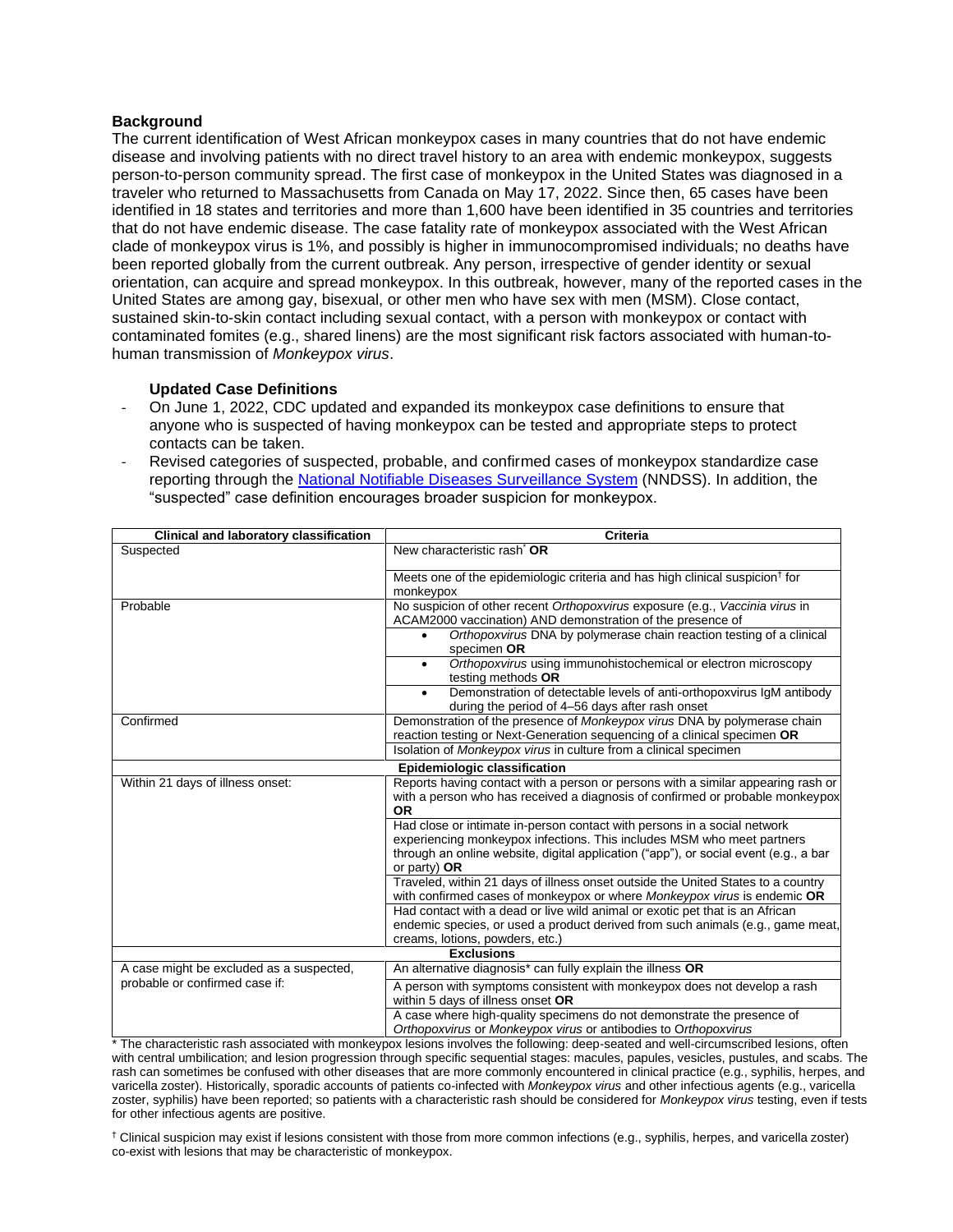#### **Clinical presentations of confirmed cases to date**

Descriptions of classic monkeypox disease describe a prodrome including fever, lymphadenopathy, headache, and muscle aches followed by development of a characteristic rash culminating in firm, deepseated, well-circumscribed and sometimes umbilicated lesions. The rash usually starts on the face or in the oral cavity and progresses through several synchronized stages on each affected area and concentrates on the face and extremities, including lesions on the palms and soles.

Thus far in the U.S. outbreak, all patients diagnosed with monkeypox in the United States have experienced a rash or enanthem. Although the characteristic firm, deep-seated, well-circumscribed and sometimes umbilicated rash has been observed, the rash has often begun in mucosal areas (e.g., genital, perianal, oral mucosa) and in some patients, the lesions have been scattered or localized to a specific body site rather than diffuse and have not involved the face or extremities. In some instances, patients have presented with symptoms such as anorectal pain, tenesmus, and rectal bleeding which upon physical examination, have been found to be associated with visible perianal vesicular, pustular, or ulcerative skin lesions and proctitis. The lesions have sometimes been in different stages of progression on a specific anatomic site (e.g., vesicles and pustules existing side-by-side), In addition, prodromal symptoms including fever, malaise, headache, and lymphadenopathy have not always occurred before the rash if they have occurred at all.

The clinical presentation of monkeypox may be similar to some STIs, such as syphilis, herpes, lymphogranuloma venereum (LGV), or other etiologies of proctitis. Clinicians should perform a thorough skin and mucosal (e.g., anal, vaginal, oral) examination for the characteristic vesiculo-pustular rash of monkeypox; this allows for detection of lesions the patient may not have been previously aware of. The search for lesions consistent with monkeypox should be performed even if lesions consistent with those from more common infections (e.g., varicella zoster, syphilis, herpes) are observed; this is particularly important when evaluating patients who have epidemiologic risk factors for monkeypox. Specimens should be obtained from lesions (including those inside the mouth, anus, or vagina) and tested for monkeypox.

Any patient who meets the suspected case definition should be counseled to implement appropriate transmission precautions. Probable and confirmed case-patients should remain in isolation for the duration of their infectious period (i.e., until all lesions have resolved, the scabs have fallen off, and a fresh layer of intact skin has formed). Patients who do not require hospitalization but remain potentially infectious to others should isolate at home. This includes abstaining from contact with other persons and pets, and wearing appropriate personal protective equipment (e.g., clothing to cover lesions, face mask) to prevent further spread.



#### *Images of Monkeypox*

*Generalized monkeypox lesions are characteristically deep-seated, well-circumscribed, and often develop umbilication (A, B, C), Image A demonstrates both papulovesicular and pustular lesions in the same region of the body. Credits: Images A and B from NHS England High Consequence Infectious Diseases Network; image C from Reed KD, Melski JW, Graham MB et al. The detection*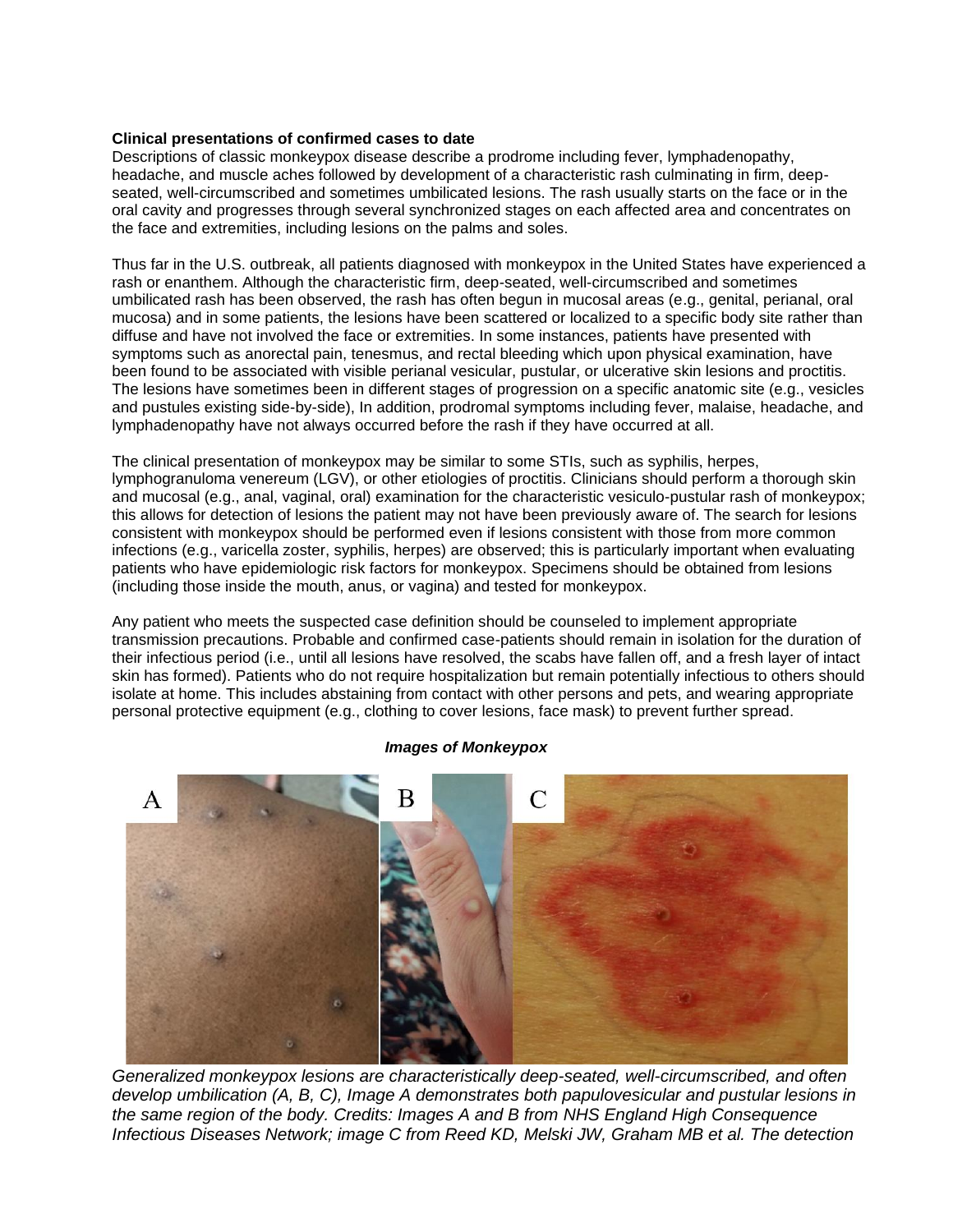*of monkeypox in humans in the Western Hemisphere. Page 346. Copyright* © *2004. Massachusetts Medical Society. Reprinted with permission. Please see lesion examples from [Nigeria](https://gcc02.safelinks.protection.outlook.com/?url=https%3A%2F%2Fpubmed.ncbi.nlm.nih.gov%2F32052029%2F&data=05%7C01%7Ckkruger%40nd.gov%7Cb9fbec760ee84d04e06608da4e495226%7C2dea0464da514a88bae2b3db94bc0c54%7C0%7C0%7C637908374232568947%7CUnknown%7CTWFpbGZsb3d8eyJWIjoiMC4wLjAwMDAiLCJQIjoiV2luMzIiLCJBTiI6Ik1haWwiLCJXVCI6Mn0%3D%7C3000%7C%7C%7C&sdata=dbBRku9BdlYRK2pFbcEjmY5Dkl%2FM1y0IFHH4xNpG9pg%3D&reserved=0) and [Italy.](https://gcc02.safelinks.protection.outlook.com/?url=https%3A%2F%2Fpubmed.ncbi.nlm.nih.gov%2F35656836%2F&data=05%7C01%7Ckkruger%40nd.gov%7Cb9fbec760ee84d04e06608da4e495226%7C2dea0464da514a88bae2b3db94bc0c54%7C0%7C0%7C637908374232568947%7CUnknown%7CTWFpbGZsb3d8eyJWIjoiMC4wLjAwMDAiLCJQIjoiV2luMzIiLCJBTiI6Ik1haWwiLCJXVCI6Mn0%3D%7C3000%7C%7C%7C&sdata=isBdz2iDi%2F797XejN73YJd6cuaD8U0Mb5qH9ujwLXiY%3D&reserved=0)*

#### **Recommendations for Clinicians**

- Patients with rashes initially considered characteristic of more common infections (e.g., varicella zoster or sexually transmitted infections) should be carefully evaluated for a characteristic monkeypox rash (see images and links), and submission of specimens of lesions should be considered, especially if the person has epidemiologic risk factors for monkeypox infection.
- Evaluate any individual presenting with perianal or genital ulcers, diffuse rash, or proctitis syndrome for STIs per the [2021 CDC STI Treatment Guidelines.](https://gcc02.safelinks.protection.outlook.com/?url=https%3A%2F%2Fwww.cdc.gov%2Fstd%2Ftreatment-guidelines%2Fdefault.htm&data=05%7C01%7Ckkruger%40nd.gov%7Cb9fbec760ee84d04e06608da4e495226%7C2dea0464da514a88bae2b3db94bc0c54%7C0%7C0%7C637908374232568947%7CUnknown%7CTWFpbGZsb3d8eyJWIjoiMC4wLjAwMDAiLCJQIjoiV2luMzIiLCJBTiI6Ik1haWwiLCJXVCI6Mn0%3D%7C3000%7C%7C%7C&sdata=DCzNIGVUkRclyya08sQE7Yfcxf0BtR4cn0ZtfJnTrV8%3D&reserved=0) Testing for STIs should be performed. The diagnosis of an STI does not exclude monkeypox as a concurrent infection may be present. The clinical presentation of monkeypox may be similar to some STIs, such as syphilis, herpes, lymphogranuloma venereum (LGV), or other etiologies of proctitis.
- Clinicians should perform a thorough skin and mucosal (e.g., anal, vaginal, oral) examination for the characteristic vesiculo-pustular rash of monkeypox; this allows for detection of lesions the patient may not have been previously aware of.
- If a patient does not respond to STI treatment as expected, the patient should return for follow-up evaluation and monkeypox testing should be considered.
- Please refer to the most recent CDC quidance for [specimen collection](https://gcc02.safelinks.protection.outlook.com/?url=https%3A%2F%2Fwww.cdc.gov%2Fpoxvirus%2Fmonkeypox%2Fclinicians%2Fprep-collection-specimens.html&data=05%7C01%7Ckkruger%40nd.gov%7Cb9fbec760ee84d04e06608da4e495226%7C2dea0464da514a88bae2b3db94bc0c54%7C0%7C0%7C637908374232568947%7CUnknown%7CTWFpbGZsb3d8eyJWIjoiMC4wLjAwMDAiLCJQIjoiV2luMzIiLCJBTiI6Ik1haWwiLCJXVCI6Mn0%3D%7C3000%7C%7C%7C&sdata=E4JLqX57t7Oe2wgPBDqTWy325JOR3BxSSCjUYQeFQQc%3D&reserved=0) to ensure proper collection of specimens.
	- $\circ$  In addition to dry swabs, CDC can now accept lesion swabs in viral transport media and lesion crusts (currently these two specimens **must be received by CDC within 7 days of collection**).
- Clinicians should use appropriate infection prevention measures when collecting specimens for monkeypox evaluation. Information on infection prevention and control in healthcare settings is provided on the [CDC website.](https://gcc02.safelinks.protection.outlook.com/?url=https%3A%2F%2Fwww.cdc.gov%2Fpoxvirus%2Fmonkeypox%2Fclinicians%2Finfection-control-healthcare.html&data=05%7C01%7Ckkruger%40nd.gov%7Cb9fbec760ee84d04e06608da4e495226%7C2dea0464da514a88bae2b3db94bc0c54%7C0%7C0%7C637908374232568947%7CUnknown%7CTWFpbGZsb3d8eyJWIjoiMC4wLjAwMDAiLCJQIjoiV2luMzIiLCJBTiI6Ik1haWwiLCJXVCI6Mn0%3D%7C3000%7C%7C%7C&sdata=cTP5ngilbu4hGyuxJXmmaoo%2Bx%2F2Ho0KEjLyIQ1Ce6uI%3D&reserved=0)
- Advise patients with prodromal symptoms (e.g., fever, malaise, headache) and one or more epidemiologic risk factors for monkeypox to self-quarantine. If a rash does not appear within 5 days, the illness is unlikely to be monkeypox and alternative etiologies should be sought.
- Clinicians should consult their state health department [\(State Contacts\)](https://gcc02.safelinks.protection.outlook.com/?url=https%3A%2F%2Fresources.cste.org%2Fepiafterhours&data=05%7C01%7Ckkruger%40nd.gov%7Cb9fbec760ee84d04e06608da4e495226%7C2dea0464da514a88bae2b3db94bc0c54%7C0%7C0%7C637908374232568947%7CUnknown%7CTWFpbGZsb3d8eyJWIjoiMC4wLjAwMDAiLCJQIjoiV2luMzIiLCJBTiI6Ik1haWwiLCJXVCI6Mn0%3D%7C3000%7C%7C%7C&sdata=cYHQODx69Y35c%2B7aCdaYkxoNB8cBa434GLedYB9Ua3o%3D&reserved=0) if they suspect monkeypox.
	- $\circ$  All laboratory specimens should be sent through the state and territorial public health department, unless authorized to send them directly to CDC.

#### **Recommendations for Health Departments**

- Health departments should contact the CDC Monkeypox Call Center at poxyirus@cdc.gov to report probable or confirmed cases and receive a case ID and a case report form. This process allows test results from the Laboratory Response Network laboratories to be linked with case report forms.
- Health departments can obtain a PDF version of the [case report form data dictionary t](https://gcc02.safelinks.protection.outlook.com/?url=https%3A%2F%2Fwww.cdc.gov%2Fpoxvirus%2Fmonkeypox%2Fpdf%2F2022-Monkeypox-Outbreak-Case-Report-REDCap-20220603.pdf&data=05%7C01%7Ckkruger%40nd.gov%7Cb9fbec760ee84d04e06608da4e495226%7C2dea0464da514a88bae2b3db94bc0c54%7C0%7C0%7C637908374232568947%7CUnknown%7CTWFpbGZsb3d8eyJWIjoiMC4wLjAwMDAiLCJQIjoiV2luMzIiLCJBTiI6Ik1haWwiLCJXVCI6Mn0%3D%7C3000%7C%7C%7C&sdata=vOftaSQL9tzDwNyU%2FJufyNwrDvH6g6llehNfPi5WI%2FY%3D&reserved=0)o preview. Please do not attempt to fill out this PDF. Please contact the CDC Monkeypox Call Center at 770- 488-7100 to receive access to the case report form.
	- o Specimens that clinicians obtain from suspected patients should be tested for an *Orthopoxvirus* by the Laboratory Response Network laboratories; please refer to the most recent CDC guidance for [specimen collection](https://gcc02.safelinks.protection.outlook.com/?url=https%3A%2F%2Fwww.cdc.gov%2Fpoxvirus%2Fmonkeypox%2Fclinicians%2Fprep-collection-specimens.html&data=05%7C01%7Ckkruger%40nd.gov%7Cb9fbec760ee84d04e06608da4e495226%7C2dea0464da514a88bae2b3db94bc0c54%7C0%7C0%7C637908374232568947%7CUnknown%7CTWFpbGZsb3d8eyJWIjoiMC4wLjAwMDAiLCJQIjoiV2luMzIiLCJBTiI6Ik1haWwiLCJXVCI6Mn0%3D%7C3000%7C%7C%7C&sdata=E4JLqX57t7Oe2wgPBDqTWy325JOR3BxSSCjUYQeFQQc%3D&reserved=0) to ensure proper collection of specimens.
	- $\circ$  In addition to dry swabs, CDC can now accept lesion swabs in viral transport media and lesion crusts (currently these two specimens **must be received by CDC within 7 days of collection**).
- After diagnosing a patient with Orthopoxvirus, contact tracing can be initiated for identification of people who had [close contact](https://gcc02.safelinks.protection.outlook.com/?url=https%3A%2F%2Fwww.cdc.gov%2Fpoxvirus%2Fmonkeypox%2Fclinicians%2Fmonitoring.html&data=05%7C01%7Ckkruger%40nd.gov%7Cb9fbec760ee84d04e06608da4e495226%7C2dea0464da514a88bae2b3db94bc0c54%7C0%7C0%7C637908374232568947%7CUnknown%7CTWFpbGZsb3d8eyJWIjoiMC4wLjAwMDAiLCJQIjoiV2luMzIiLCJBTiI6Ik1haWwiLCJXVCI6Mn0%3D%7C3000%7C%7C%7C&sdata=Oqvh1oBiiNFkvbn%2BV3%2F11iNZ1bMV3VFfxolZEf%2FLN%2BY%3D&reserved=0) to the patient while the patient was symptomatic. Contacts should be monitored for 21 days after their last date of contact with the patient.
- Share this HAN Health Update with relevant healthcare provider networks, including STI clinics that may not always receive CDC HAN messages.

#### **Recommendations for the Public**